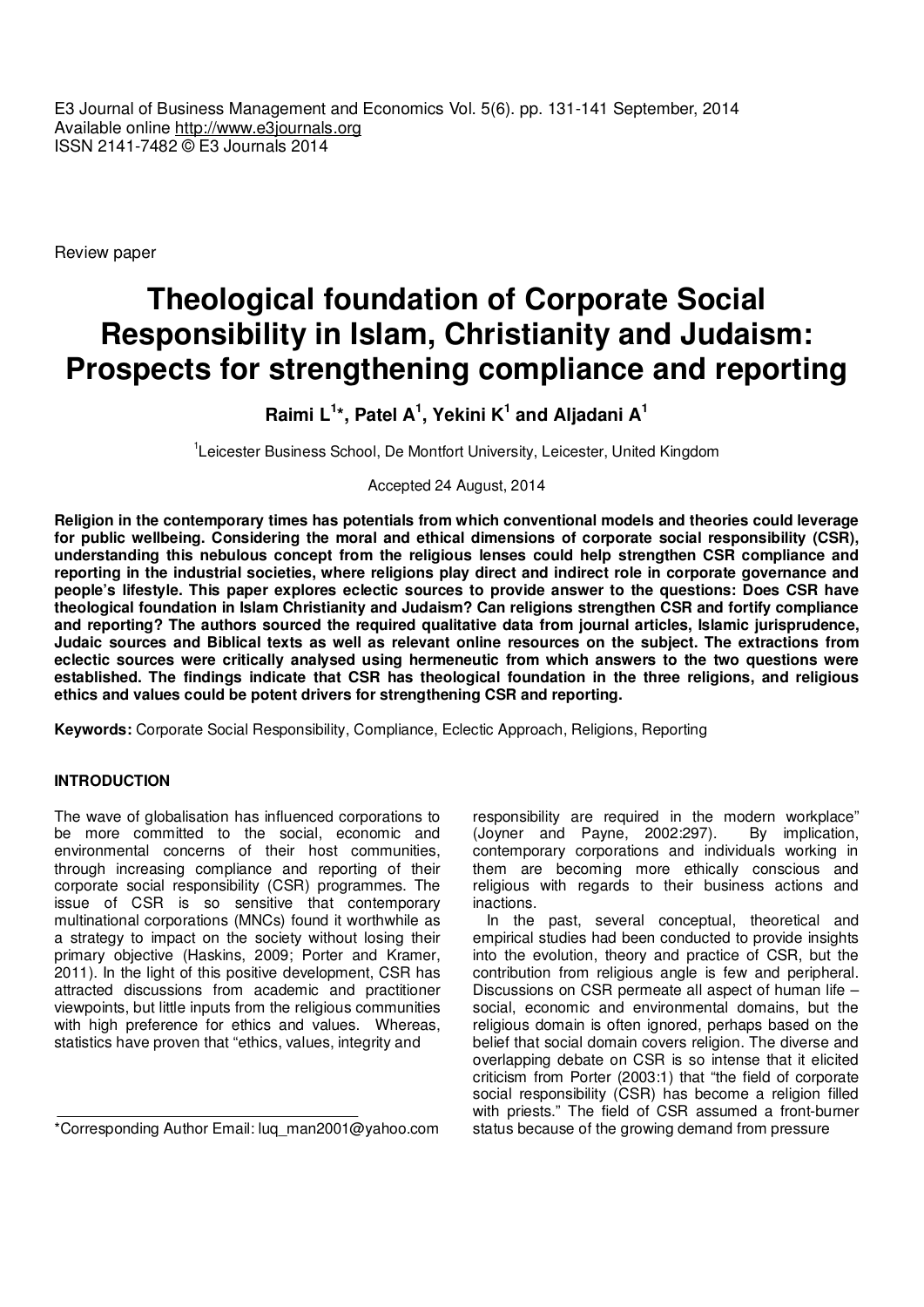groups that multinational corporations must fulfil the economic, social and environmental wellness of their multiple stakeholders (Haskins, 2009; George et al., 2012).

The three responsibilities highlighted above that formed the foundation of CSR are often carried out by corporations through philanthropy, corporate palliatives and social services, with the presumption that they are making the host environment better than they met it (Ismail, 2009; Natufe, 2011). However, the reality in most nations of the world is that corporations abuse their operating environments, making them worse than they met them. The literature is inundated with cases of corporate scandals, executive misconducts of corporations, poor compliance with rules and standards and flagrant violations of human rights of the host communities (Campbell, 2007). What could be responsible for these ugly developments? And what could be done to redress the wrongs?

In providing answers to these critical issues, the scholars, environmentalists, politicians and civil society groups have suggested self-regulation (need for internal policies and guidelines on operations), government regulations (need for stringent laws and codes of ethics from the states) and international regulations (need for international conventions/protocols from international community) as means of ensuring compliance and reporting by corporations. Unfortunately, there was no attempt to explore the faith-based options. It could be argued that non-inclusiveness of religion has serious implication on compliance and reporting across the globe as evident by notable studies, which highlighted weaknesses of regulations in making corporations responsible and responsive.

To ensure CSR compliance and reporting, corporations felt they should do the needful without being coerced by law, otherwise described as "voluntarily being socially responsible" to the society (Hart, 2010:585). Selfregulation involves the development of CSR polices and guidelines by every corporation or group of corporations in a particular industry. It could also come in codes such as the Occupational Health and Safety procedures (Tombs, 2005), the Sustainable Mining (TSM) Initiative, the C-300 Bill, Operation, Maintenance and Surveillance (OMS) manual, the effluent regulations et cetera (Hart, 2012). Self-regulation extends to voluntary community engagement (Tausif, 2012) and corporate community involvement disclosures (Yekini and Jallow, 2012).

Sequel to failure of self regulations, the governments intervened by formulating national laws to compel corporations to comply with enabling legislation on operations, reporting and disclosures, attending to complaints, dialogue with stakeholders et cetera (Parker, 2007). It has also been argued that for the legislation to work "Safety Regulator should be powerful, independent, knowledgeable, and equipped with expert advice. Strong and proactive regulation is the counterbalance to the

extensive powers which most corporations enjoy where regulations are weak or not effectively enforced (Wells, 2010: 1 and11).

At international level, the United Nations developed minimum ethical standards for corporations called 10 Principles of UN Global Compact for strengthening UN goals of economic and environmental sustainability (Leisinger, 2006; UN Global Compact, 2014). Other international laws promulgated to elicit compliance from corporations include Regulatory Control of Nuclear Power Plants for corporations using atomic materials (International Atomic Energy Agency, 2012) and Safety Management Manual ICAO Doc 9859 for the aviation industry (International Civil Aviation Organization, 2009). In spite of self-regulation, government and international regulations there are several cases of corporate excesses, human rights violations, unethical practices and management abuse in the developing countries  $-$  a phenomenon described by George et al. (2012) as corporate social irresponsibility (CSI).

The argument this paper is that religious ethics and values could be better drivers for strengthening CSR compliance and reporting, where regulations have failed or failing. There are a number of theoretical and empirical studies on the religious perspective of CSR from different angles, but few did a joint comparative analysis of Islam, Christianity and Judaism perspectives, as the present study intends. For instance, Gambling and Karim (1991) discussed the business and accounting ethics of Islam; and Gordon (1994) explored the ancient literature for insights into economic thoughts of past civilisations. Brown (2000) highlighted the invaluable role Buddhism could play in environmental management and control if explored; whereas, Guiso et al. (2003) empirically examined the impact of people's religion and their attitudes in making economic decisions in the market domains. Earlier, Epstein (1998) discussed Catholic's teachings in relations to the real world of business and economics. All the afore-mentioned studies are insightful works that lend credence to the growing adoption of religious ethics as mechanism for strengthening CSR compliance and reporting among corporations.

#### **Justification for the study**

Exploring CSR from religious lenses is justified because religion in the contemporary times is becoming a potent tool used by governments across the world to elicit support for policies and for shaping people's worldviews (Tucker and Grimm, 2001; Raimi, 2012; Raimi et al., 2013). This fact was corroborated by Finn (2011), that religion has key role to play in corporate governance because the unbridled greed of boards, executive recklessness, corporate scandals and poor ethical standards in the conducts of corporation affairs precipitated global financial crisis. Therefore, there is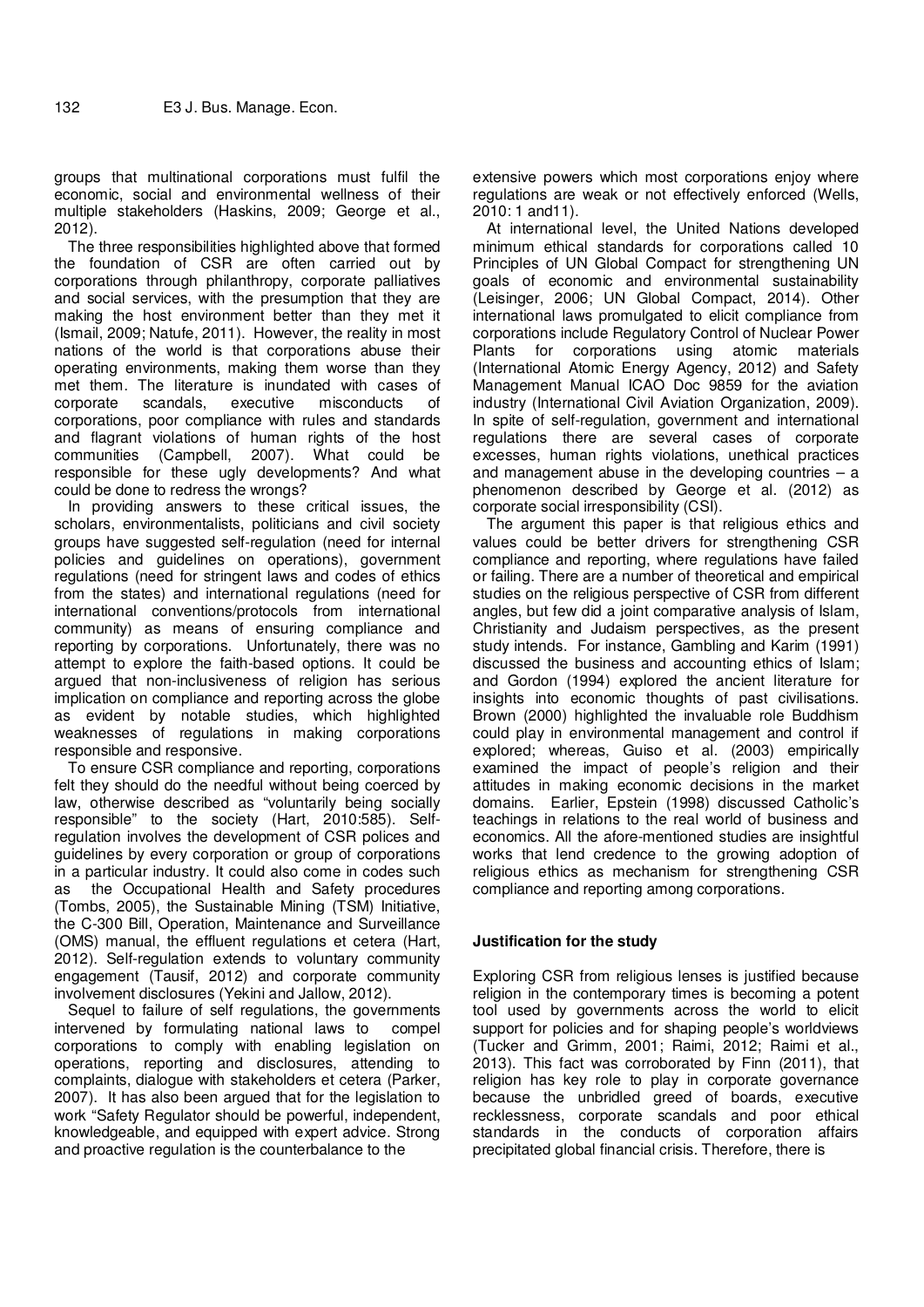need for the adoption of strong religious ethical values such as honesty, transparency, responsibility, fairness and integrity faith traditions. These basic values he argued cut across faiths and ethical boundaries, and cannot be underplayed as they form part of the social contract that corporations signed with the society. Sequel to the financial crisis, he noted people of different faiths as shareholders have started showing interest in the way their funds are managed; and religious people who are members of boards of corporations are giving importance to ethical issues.

The model works that provide strong springboard for the present study are three. The first is the study by Epstein (2002) which examined the link between religion and business. The second relevant work by Angelidis and Ibrahim (2004) explored the impact of individual's religiosity on Corporate Social Responsiveness Orientation; while the third study by Brammer et al. (2007) investigated the attitude of different religious denominations to CSR.

More importantly, the objective of this paper is two-fold. The first is to explore the theological foundation of CSR from the lenses of Islam Christianity and Judaism. The second intent is to examine the plausibility of religions strengthening CSR compliance and reporting. In accomplishing these tasks, the paper adopts an exploratory approach which entails reviewing eclectic sources like journal articles, Islamic texts, Judaic sources and Biblical texts and other relevant online resources. The extractions from eclectic sources shall be made using methodological hermeneutics.

# **Research questions**

The core research questions that this paper seeks to ask are:

- RQ1: Does CSR have theological foundation from the lenses of Islam Christianity and Judaism in their literature?
- RQ2: Can religions strengthen CSR compliance and reporting?

#### **Conceptual Issues and Theoretical Framework**

CSR attracts diverse and overlapping definitions in the literature. To some scholars, CSR is a triple bottom line duties or moral obligations that corporations owe their host communities (Haskins, 2009; Sweeney, 2009; Mordi et al., 2012). Other academics view CSR as compliance by corporations with core elements of international organisations standards (ISO 26000) viz: organizational governance, human rights, labour practices, environment, fair operating practices, consumer issues, community involvement and development (Valmohammadi, 2011).

The various definitions above indicate that CSR has multiple meanings and constructs. Contemporary literature used variety of synonyms for CSR such as triple bottom-line, corporate conscience, social performance, or sustainable responsible business and social responsible business, corporate social performance, corporate social responsiveness, stakeholder management and corporate citizenship (Raimi et al., 2013). These changing attributes of CSR made it difficult to narrow its meaning to a particular corporate activity.

Blowfield and Frynas, (2005:503) caution that: "it may be more useful to think of CSR as an umbrella term for a variety of theories and practices all of which recognize the following: (a) that companies have a responsibility for their impact on society and the natural environment, sometimes beyond legal compliance and the liability of individuals; (b) that companies have a responsibility for the behaviour of others with whom they do business (e.g. within supply chains); and (c) that business needs to manage its relationship with wider society, whether for reasons of commercial viability or to add value to society."

From the foregoing clarification, there is no universally agreed definition for CSR; it is susceptible to multiple meanings and applications because the core issue underpinning social responsibility is struggle for stakes by multiple groups, and the role of corporation is to deliver the stakes. Reed (1999:467) expatiates that "stakes are understood to impose normative obligations… [and connotes] an interest for which a valid normative claim can be advanced" by those concerned. It is therefore right to conclude that, CSR within the focus of this study is a moral obligation of corporations to all multiple stakeholders residing within their operating environments. Attention in the next paragraph is directed at the theoretical framework.

Considering the eclectic approach adopted, two theories provide grounding for this exploratory paper, namely: Hermeneutics and Faith-Based Model (FBM). While hermeneutics theory justifies critical textual interpretation for qualitative study, the FBM provides justification for viewing issues from religious perspectives. Hermeneutics simply refers to "the art of interpretation as transformation" (Ferraris, 1996:1). It is a useful theoretical construct for qualitative exploration and critical investigation especially for interpretative research with a view to having indepth understanding of objects of inquiry (Kinsella, 2006). There are different classifications of hermeneutics in the field of theology, anthropology and archaeology, where the theory is most utilised. The first two classifications identified are traditional and contemporary hermeneutics. The traditional hermeneutic focus on translations and interpretations of ancient manuscripts especially coded religious scriptures, while the contemporary is more embracing, as it entails interpretations of all forms of communication, ranging from verbal aspects to non-verbal aspects (Duvall and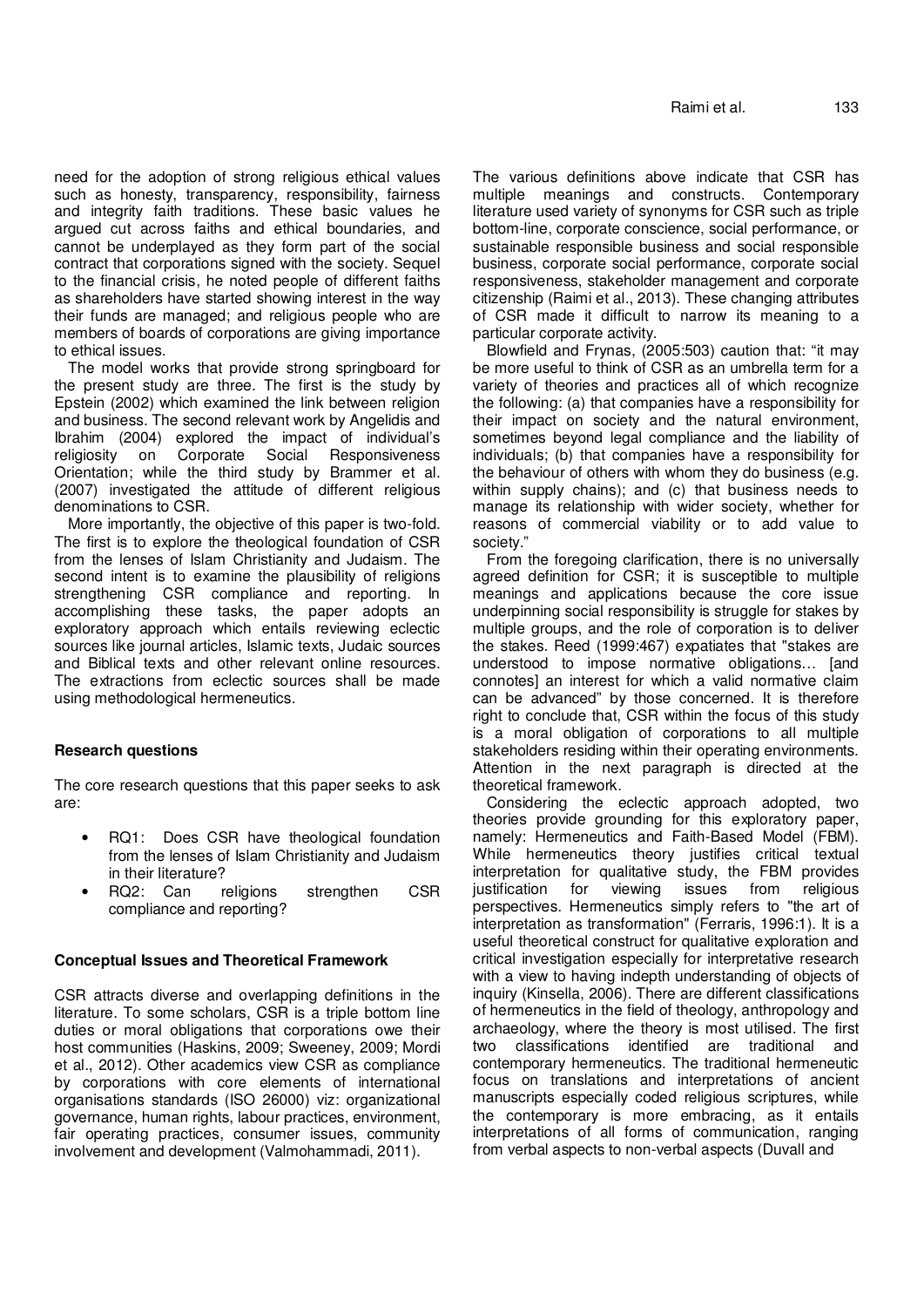Hays, 2001). Another three classifications of hermeneutics are: methodological, philosophical and business hermeneutics (Sherratt, 2005; Kinsella, 2006; Vandermause and Fleming, 2011).

From the foregoing explanations, the type of hermeneutics that is relevant to CSR is a methodological hermeneutics. Methodological hermeneutics is a systematic process of studying, understanding and making meaning from the whole text being interpreted or its parts, and taking cognizance of the fact that the former and the latter are interdependent activities and must be so treated in interpretative inquiry and critical research (Schwandt, 2001; Kinsella, 2006).

When using any typology of hermeneutics for qualitative research, Kinsella (2006) emphasises the need to take cognisance of five attributes/characteristics of hermeneutic methodological approach. These include: "(a) seeks understanding rather than explanation; (b) acknowledges the situated location of interpretation; (c) recognizes the role of language and historicity in interpretation; (d) views inquiry as conversation; and (e) [Hermeneutics] is comfortable with ambiguity" (49).

Within the context of this study, the methodological hermeneutics is used for exploring the scriptures of the three religions of interest in this inquiry to unveil facts, information and insight on CSR. According to Brammer et al., (2007), the three religions - Christianity, Judaism and Islam have high ethical standards embedded in their scriptures - Hebrew Bible, Rabbinic writings, the Qur'an and Sunnah respectively. How factual is this assertion? That is what the methodological hermeneutics is adopted to unveil.

The second theory identified above as Faith-Based Model (FBM) is gaining popularity in social sciences and other related fields. Further justification from Brammer et al. (2007) that religion indeed has influence on the understanding adherents have on CSR as well as shapes people's expectation of a corporation. Religious people have distinct motives and religious values for CSR compliance (Brammer et al., 2007). Naqvi (1997:1) captures the foregoing argument better that "without ethical moorings individual economic behaviour remains unpredictable."

Therefore, embedding CSR within faith-based system has the potency of solving the challenges of evasion and non-compliance by corporations owned by faith-based individuals (Muslims, Christians and Jews), because CSR stands on the ethical and theological foundations of the Laws of God. Non-compliance from the religious perspective is viewed as "an affront to God's will, with all the attendant consequences in this world and in the Hereafter" (Dusuki, 2008:22).

Faith-based Model (FBM) represents an approach of viewing and analysing issues from religious viewpoints (Yazid, 2008; Raimi, et al., 2013). In other words, FBM as an approach perceives, adapts and reinvents useful ideas and knowledge from management, Economics,

Political Science and other fields with religions and its textual provisions. The choice of FBM is not unconnected with the fact that in the contemporary times, faith-based approach or religious perspective as emerged as an effective mechanism for shaping people's worldviews on social, economic and political issues (Tucker and Grimm, 2001). Poor recognition of religious viewpoints several years back by classic theories in social sciences is largely traceable to a number of reasons. These include: (a) misconception that religion is irrelevant to the developmental process, (b) prejudiced against religion as obstacle to modernization, (c) lack of adequate awareness on religion and its developmental efforts and (d) dominance of neoliberal materialistic view of utility maximization and secularism (Yazid, 2008; Ter Haar and Ellis, 2006; Raimi, 2012).

The developed society, particularly the European nations exclude religious dimension from their development policies during conceptualization and implementation stages (Haar and Ellis, 2006). Despite the isolation of religion from the policy domains, the developmental role of religion is gradually being accepted and explored sequel to failure of social welfare programmes and projects of secular agencies to meet the needs/expectations of the people (Nkurunziza, 2007). Therefore to strengthen CSR compliance and reporting among the religious individuals, communities, organisations and nations, recourse to FBM is essential and inevitable.

FBM has been applied as Faith-based Economic model (Naqvi, 1997; Raimi and Mobolaji, 2008; Raimi et al., 2010) looking at economic issues from Islamic perspective, while Yazid (2008) used the same lens as Faith-Based Environmentalism. It has also been applied as an interfaith advocacy tool for mitigating human trafficking and crime to national security (Raimi, 2012).

Furthermore, the Interfaith Centre Project (ICP) on CSR represents another worthwhile FBM designed to elicit accountability and better concerns from corporations on CSR issues. It believed that when Interfaith Project is backed by stronger pressure from influential stakeholders, it would encourage corporations to show more commitment to ethical issues and CSR (Brammer, et al., 2007). Since its formation, the inter-faith project had codified "shared moral, ethical and spiritual values" of Christianity, Islam, and Judaism which provide theological basis for CSR, as well as "serve as guidelines for international business behaviour" within the environment where corporations operate across the globe (Interfaith Declaration, 1993:2).

Besides, FBM has find application in Hinduism from its rich vedantic text, which enjoins businesses to take serious "Sarva loka hitam", translated as meaning "wellbeing of stakeholders" (Muniapan, 2013:25). Similarly, studies have provided useful insight into presence of CSR in the African religious beliefs and philosophies (Helg, 2007; Omoluwabi, 2012). Even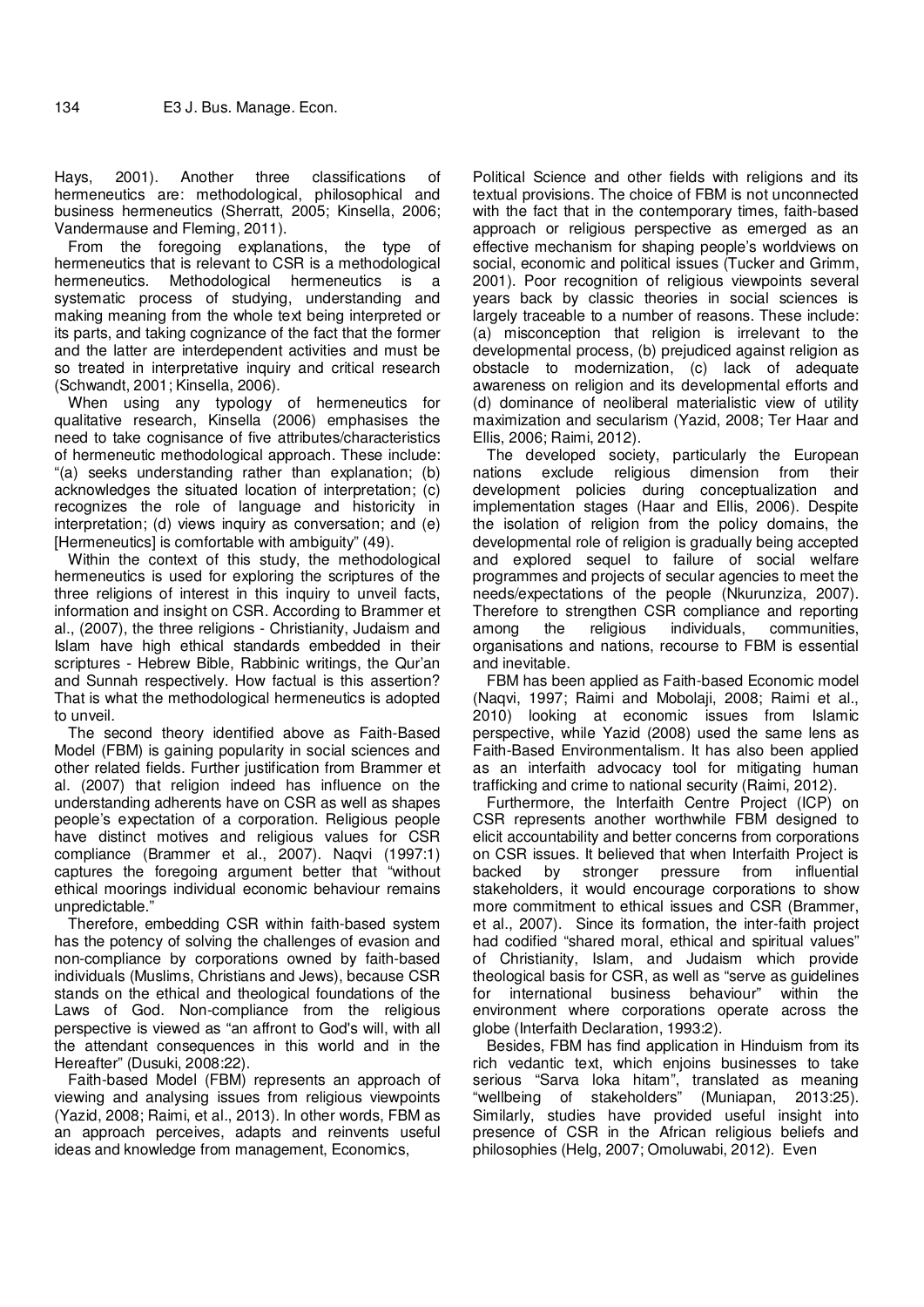Raimi et al. 135



**Figure 1:** Adopted Theoretical Framework

Buddhism upholds ethics and high moral values in business relationship, a concept called *'Sila'* (Ethical conduct). Sila represents the totality of human "conduct that helps purify the mind, cultivates the correct relationship with other sentient beings and reduces the negative causal impact of actions" (Mossley and Smith, 2010:6). The textual inferences and references from various religions have justified presence of CSR in theory and practice. Finally, the FBM strengthens hermeneutics theory by linking contemporary meaning of CSR with traditional religious perspectives as depicted by Figure 1 above.

#### **Islam and CSR: Any link and contribution?**

As earlier argued, there are modest but significant contributions from scholars linking CSR with Islam from the Shari'ah Law perspective, Ethics of Islam and Islamic management viewpoints (Sardar, 2003; Brammer, et al., 2007; Mohammed, 2007; Dusuki, 2008; Taman, 2011). Several conceptual articles have been written from Islamic lenses positioning CSR, as a practice embedded into three welfare concepts, namely: Zakat (compulsory charity), Sadaqat (voluntary charity) and Waqf (a voluntary endowment), which are designed to show empathy to the less privileged in the society (Raimi et al., 2013). This shall be discussed in details later.

On the theological foundation for CSR and conventional business practices in Islam, Cone (2003) explains that the Quran has endless list of provisions, ethical values and rules of conduct on social and economic matters. The socio-economic dealings of Muslims as individuals and corporate group are hinged strictly on four axioms or principles of Islam, namely: (a) Tawheed (Unity); (b) Al'adl wal ihsan (Equilibrium), (c) Ikhtiar (Free Will), and (d) Fardh (Social Responsibility), which are mutually reinforcing (Cone, 2003; Naqvi 1997).

With regards to CSR which is the focus in this study, Naqvi (1997:4) asserts: Fardh (Social Responsibility)

"happens when [people] discharges …Responsibility (Fardh) to the society, and especially towards the least privileged. Indeed, social irresponsibility and …insensitivity to the misery of extreme poverty… is unequivocally condemned in the Holy Qur'an: "what has come upon you that you fight not in the cause of Allah and for the oppressed, men, women, and children who pray..." (4:75). It follows that if any harm is being done to the society -- either through our own doings or by those of others -- then we must be moved to remedial action within the bounds of law."

CSR is discharge in the public domain as stated earlier through Zakat, Sadaqat, Infaq and Waqf Systems (Gravem, 2010; Jamali and Sidani, 2012). Zakat from the theological viewpoint is a compulsory alms or tithe payable annually by rich Muslims (individuals and corporations) at the rate of 2.5% of net incomes/wealth (often called zakatable amount), which is fixed as equivalent of 20 Dinar worth of gold or 200 Dirham worth of silver (Raimi et al., 2013).

Besides, Roy (2010) notes that prior to the discovery of CSR in Europe and America as a useful social philosophy; there had existed well developed and established charitable models of giving back to, and showing concerns for the society. He asserts: "Muslim world had the zakat, a form of religious tax designed to help the poor, long before the U.S. or Europe developed systemic philanthropic responses" (p.53).

An organised Zakat system therefore is designed to empower and create social justice in Muslim societies and non-Muslim societies (Jawad, 2009). Scholars have explained that Zakat represents one of the key social institutions that could be used to build social justice, fairness and equity, redistribution of income and enduring peace in Muslim societies (Cizakca, 2004; Ahmed, 2007). Despite its obligatory nature, failure to pay or noncompliance by the affluent individuals and corporations is viewed by the scripture as sinful and punishable by God (Dusuki, 2008). However, individuals and businesses are not forced to comply because Zakat is a "trust between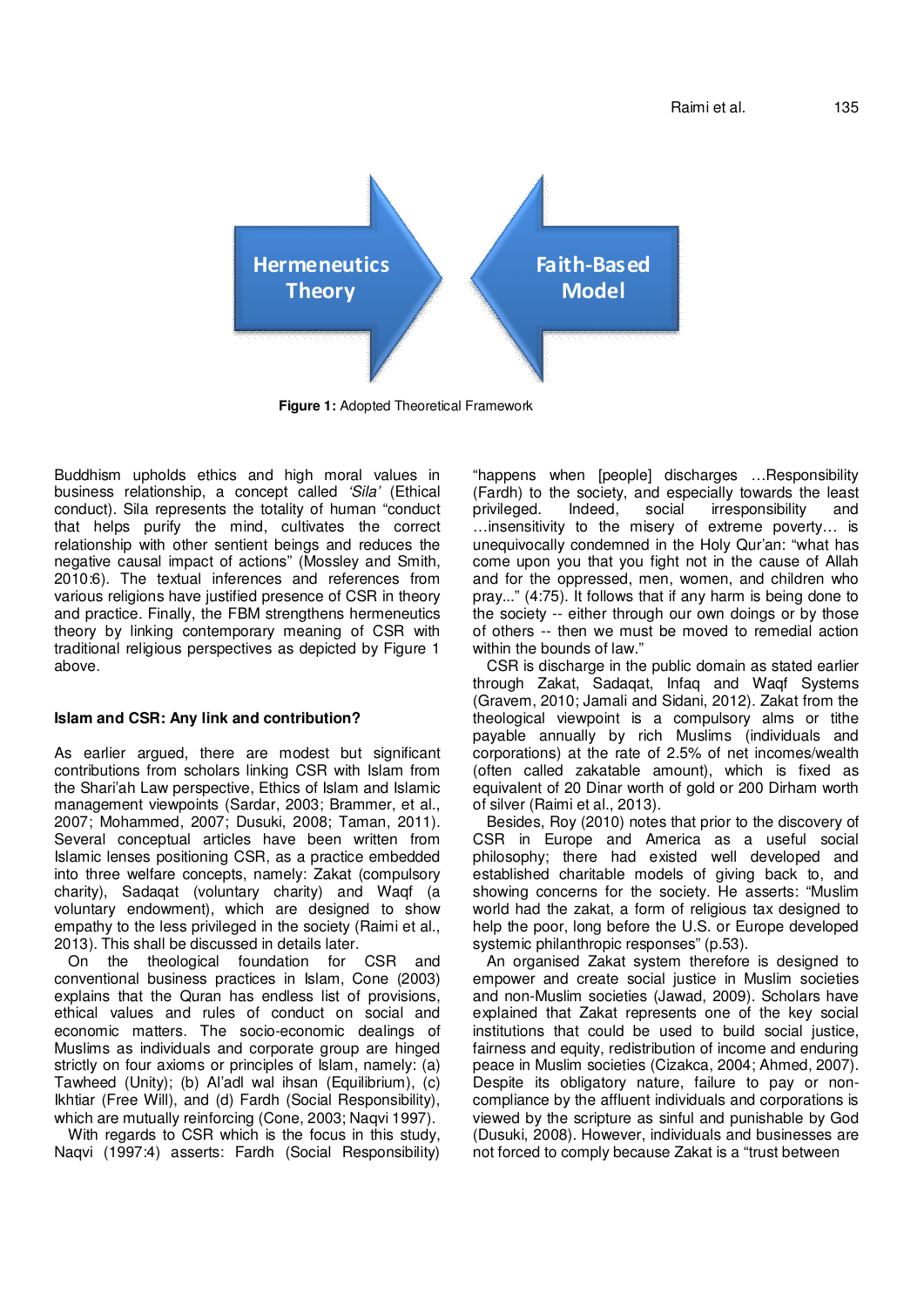the believer and God" (Gravem, 2010:25). For noncompliance with Zakat obligation, Al-Qardawi (1968:243) states *"Neglecting this obligation, amounts to basic deviation from this religion and its teachings."*

Apart from Zakat, there are Sadaqah (voluntary charity) and Waqf (endowment). Sadaqat is a voluntary alms payable anytime by the rich to the poor and needy in both cash and kind without any definite rate (Gravem, 2010; Jamali and Sidani, 2012). Closely linked to Sadaqah is Infaq (meaning for spending for God); it is argued that Infaq specifically fit the CSR construct like Sadaqah; however Infaq and Sadaqah are given not to seek benefits like enhanced reputation, goodwill and other motives that drive conventional CSR (Gravem, 2010).

Waqf on the other hand, refers to endowment in the forms of real estate property, lands and tangible assets set aside by the legal owners as gifts to God, to provide free relief services to the vulnerable members of the society (Ahmed, 2007; Zaim, 2012). The assets dedicated as Waqf could be monetized as leasing facility for the purpose of earning streams of income, but cannot be sold. It is thus a poverty-reduction mechanism with root from Islamic jurisprudence, created to expand health services, education, social investment and infrastructural development for improving social wellbeing of the people and society (Zaim, 2012; Raimi et al, 2013). The UN Habitat (2005:8) notes that Waqf is a viable model that could be explored and developed in the modern times for making housing affordable to all as was practised during the Ottoman period; and till date Waqf "remains influential and there are signs of its reinvigoration" even in the contemporary times.

On the strength of evidence in Islamic literature, Taman (2011) concludes that the concept of CSR, its ideals and principles are all consistent with Islamic jurisprudence from the standpoint of verdict (fatwa) passed by Islamic scholars. Few years earlier, Kamali (1989) explained that Islam is flexible and permits adaptation on social issues like commerce or economics, improving methods of trading and other mundane acts (except rituals of worship). The adaptation is imperative because socioeconomic and political issues change with time, context and space. Dusuki (2008) also expressed the same view, but added that faith in Allah underpins all economic activities of Muslims.

CSR therefore find acceptability from Muslim managers, with fear of God because their economic decisions are situated within the framework of ethics, worship and service to God as dictated by the Qur'an. If CSR is defined as a concern and a commitment for the needs and goals of the society, then Qur'an has "ethicalmandatory commands and practical guidelines" for ensuring compliance through Zakat system (Zaidi et al., 2013:109). By extension, fulfilling the obligation of CSR and showing empathy towards the society becomes a rewardable social action for individuals and their corporations (Dusuki, 2008). From the Qur'anic text,

God says: "*And render to the kindred their due rights, as to those in want, and to the wayfarer: But squander not your wealth in the manner of a spendthrift." Q17:24-25.*

From the mainstream Islam as discussed above, the position of this paper is that CSR is a voluntary duty like the charity systems of Infaq, Sadaqah and Waqf. They are empathetic concerns for society, as well as an act of worship done with the mindset of pleasing God by supporting the society (Dusuki, 2008). The next discussion focuses on Christianity and Judaism.

# **Christianity and CSR: Any link and contribution?**

The literature situated well the contributions of the Church to the emergence of CSR in the pre-and post industrialism. Tounés, et al. (2011) propose two viewpoints; one, that the earliest proponents of CSR were the Protestants in the United States of America; and, two, that both Protestantism and Catholicism shared the credit. These groups advocated the religious philosophies of *'public service'* and *'stewardship'*, imploring the elites and aristocrats to support the society and the poor with their wealth. It was the church's philosophy that inculcated ethical consciousness among business owners. Even Bowen (1953) notes decades ago that CSR draws from the old doctrine of social responsibility in American society called paternalism, a common nuance among the religious group. The Christianity ethics or social views like public service, paternalism and selfless service have been shaped by the historical realities in the scriptures (Old and New Testaments). For instance, John Howard Yoder, is credited with the religious statement "our responsibility is to be faithful, not successful" in worldly pursuits (Niebuhr, 1941: 52-67).

The goals of the public service and stewardship philosophies as taught by the Catholic and Protestant groups centred on spirit of selfless service and concerns for collective well-being of the society. It was the church's philosophy drawn from the Old and New Testaments that inspired ethical consciousness and personal sense of responsibility, which was later adopted and christened socially responsibility. The old doctrine of social responsibility in American society thus started as paternalism among the religious group (Bowen, 1953; Tounés, et al., 2011).

Paternalism according to Givule (2008:13) "is a relationship between two individuals - a father and a son or young church and mother Church. The younger is mentored by the older, until it is sufficiently powerful enough to gain independence. Paternalism waned at certain period, until it was reawakened by scholars, environmentalists and practitioners in the contemporary times as CSR (Carroll, 1999; Tounés, et al. 2011).When applied to business, then paternalism is the genuine business-society relationship.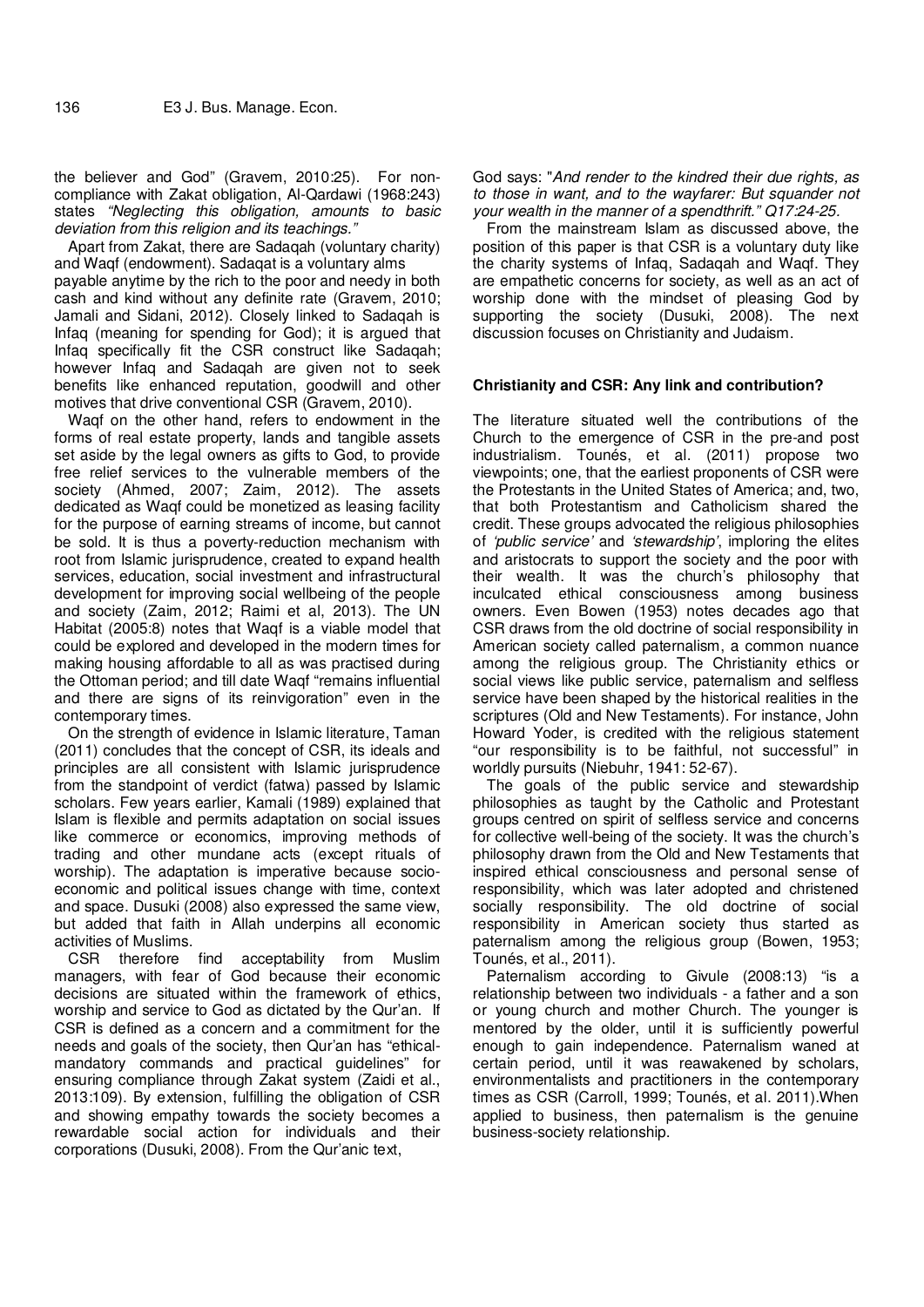Similarly, Wogaman (1993) argues that ethics emerged from the Judeo-Christian scriptures, Bible and Hebrew traditions. He noted that the scriptures warn the faithful against indulgence, evil of worldliness (Roman 8:7-8), goodness to all, true worship and uplifting of the spirit (John 4:24), the danger of gaining the whole world at the expense of one's life as well as admonition that worldly people are devoid of spirit (Jude 19). Success in the world from the theological viewpoint of Christianity is gained through love for others, brotherhood, empathy, selfless service to fellow humans; they are far more superior to business success.

Similarly, Wilson (2009) argued that Judeo-Christian ethics define success as public service, doing of good, love for thy neighbour and shunning the evils of covetousness, which is rampant in businesses. He cautioned that "Success (for the faithful) is not measured in terms of material goods or money but authentic identification of the good – equity through charitable love, and sacrifice for the other, a higher standard of love. Charitable love can be correlated with equality of the liberties and access to them. Sacrificial love presents a higher standard" (p.35).

Furthermore, the contributions of Christianity especially Protestantism to business and ethics is linked to their progressive attitudes and worldview on business (Weber, 1930; Nayab, 2011). Years back, Weber (1930) remarks that Protestantism contributed immensely to the development of business and spirit of capitalism. Becker and Ludger (2007) corroborated the view above, that the progressive attitudes of Protestants enhanced their leading role in business at South-West German region of Baden. This feat was achieved because the leader of Protestantism, Martin Luther encouraged personal reading and interpretation of Gospel (Becker and Ludger, 2007). Some valuable excerpts from the Bible that Some valuable excerpts from the Bible that provide insight on social responsibility and compliance are as quoted below.

- *"Religion that is pure and undefiled before God, the Father, is this: to visit orphans and widows in their affliction and to keep oneself unstained from the world" (James 1:27).*
- *"Jesus said to him, "If you would be perfect, go, sell what you possess and give to the poor, and you will have treasure in heaven; and come, follow me" (Matthew 19:21)*

Besides, the greatest law in Christianity is love for others. Jesus was on a particular occasion and questioned on what the greatest law was. Jesus answered:

*"Hear, O Israel, the Lord our God, the Lord is one. Love the Lord your God with all your heart and with all your soul and with all your mind and with all your strength. The second is this: 'Love your neighbour as yourself.' There is no commandment greater than these" (Mark 12:29-31).*

The submission from the discussions so far is that the traditions of Christianity are largely the philosophical foundation of social responsibility in Europe and America where social services gained prominence; a fact that Carroll (1999) alluded to while exploring the origin and evolution of CSR.

# **Judaism and CSR: Any link and contribution?**

Several scholars have acknowledged that the Hebrew text and Talmudic law reflect several provisions and guidance on social responsibility and need for voluntary compliance (Brønn and Vrioni, 2001; Brammer et al., 2007; Edelstein, 2013). In other words, Judaism is built on the Torah, an ancient compilation of 613 laws, teachings and wisdom (Hershenson, 1999). Talmudic sources as identified above teach the concept of love, giving and sharing with one another, friends, family members and strangers. It was from these precepts taught by scripture and traditions that the notion of CSR emerged as an extension of love to larger society (Lin, 2014).

Besides, CSR is believed finds basis in two Jewish ethics, namely: benevolence and free will; and both high ethical values Benevolence includes positive traits like caring for others, forgiveness and giving to the poor. Freewill is a belief that humans have the liberty and freedom to embrace<br>benevolence (as described above) or pursue benevolence (as described above) or malevolence; the former and the latter attract divine reward and punishment respectively (Lin, 2014). Giving charity on the basis of the ethics stated above is a core value among the orthodox and contemporary Jews. Empirically, the Jews are active donors. Katz, Levinson and Gidron (2007) report that a 1998 survey noted that 72% of Jews in Israel are actively involved in community services financially and morally.

Judaism accords importance to Tzedakah, which connotes charity and act of giving to the poor, an obligation that cannot be forsaken, even if those giving charity are themselves in need (Tracey, 2011). Visser and Tolhurst (2010) explain that the Hebrew charity called *tzedakah* had very long history; it is close in meaning to justice (*tzedek*), and both support the need for community engagement.

Another perspective on link between Judaism and CSR indicate that socially responsible conduct and charity are needful behaviours of the Jews built on two principles, namely: (a) principle of centrality of the community; and (b) principle of Kofin al midat S'dom. The principles recommend taking care of members of the society "following a pattern of hierarchy based on the centrality of the family within the community… [Based on} this pattern, business engaged in philanthropic activities should meet the needs of those closest to the business enterprise first,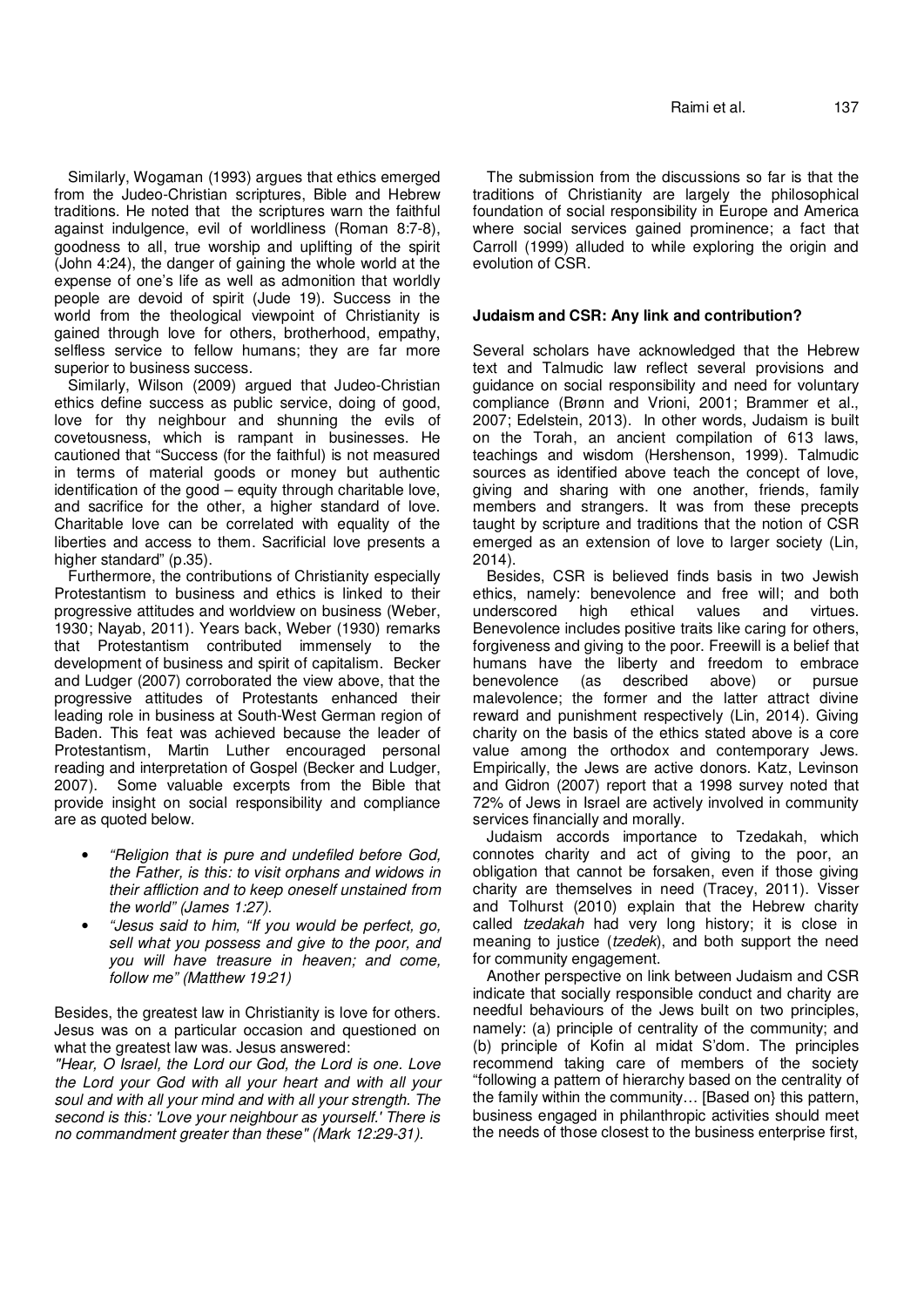**Table 1:** Empirical Evidences on the integrity and honesty influence of religious beliefs and ethics

| <b>SN</b> | <b>Author, Date and Research Objective</b>                                                                                                                                                                                                            | <b>Findings</b>                                                                                                                                                                                                                                             |
|-----------|-------------------------------------------------------------------------------------------------------------------------------------------------------------------------------------------------------------------------------------------------------|-------------------------------------------------------------------------------------------------------------------------------------------------------------------------------------------------------------------------------------------------------------|
| 1.        | Joyner and Payne (2002) investigated the relationships among three<br>elements, namely: values, ethics and corporate social responsibility<br>as they relate to two (2) corporation's culture and management.                                         | The study found that the corporations used as<br>comparison, the concepts of values, business ethics, and<br>CSR are very much embedded in their business<br>operations.                                                                                    |
| 2.        | Cone, M. H. (2003) used ethnography to establish the relationship<br>between Islamic principles and the activity of Bank Muamalat<br>Indonesia (BMI) interviewing 30 employees of BMI and survey<br>questionnaire for 100 employees of banks          | The finding shows a close relationship between the<br>teachings of Islam and the bank's ethical guidelines and<br>practice (CSR) in Indonesia.                                                                                                              |
| 3.        | Aribi (2009) investigated the influence of religious value on Corporate<br>Social Responsibility (CSR) and Corporate Social Responsibility<br>Disclosure (CSRD) among 42 Islamic financial institutions (IFIs).                                       | The study found that the principle of accountability to<br>Allah was the key driver of CSR and CSRD in the 42 IFIs<br>surveyed.                                                                                                                             |
| 4.        | Blodgett, Dumas and Zanzi, (2011) conducted a study among<br>selected corporations in US with a view to identifying dominant<br>ethical values among family businesses in U.S., non-family<br>businesses in U.S. and international family businesses. | The finding shows all family businesses pay attention to<br>ethical values, and this has increased overtime. However,<br>U.S. family businesses show better ethical values<br>(integrity and honesty) than U.S. non-family and<br>international businesses. |
| 5.        | Raimi, L., Patel, A., Adelopo, I. and Ajewole, T. (2013) explored the<br>plausibility of deploying a faith-based model comprising of CSR,<br>Waqf and Zakat to poverty issues in Muslim majority nations (MMNs).                                      | The study proves the theoretical effectiveness of the<br>three constructs for poverty reduction, enterprise<br>development and economic empowerment in MMNs.                                                                                                |

namely needs of employees, managers, shareholders and residents of the communities in which a business operates" (Brønn and Vrioni, 2001:214).

Edelstein (2013) adds that the Jew's concept of philanthropy has attracted global recognition because it is strongly linked to Jewish beliefs especially the concept of *tikkun olam*, meaning repairing the world. If CSR is perceived as ethical duties to others and meeting the needs of the society, the relevant excerpts on social responsibility from the Talmudic '613 Commandments' compiled by (Tracey, 2011) are quoted below:

- *Commandment 10: To imitate (God) His good and upright ways (Deut. 28:9);*
- *Commandment 37: To relieve a neighbour of his burden and help to unload his beast (Ex. 23:5);*
- *Commandment 170: Not to do wrong in buying or selling (Lev. 25:14);*
- *Commandment 181: Not to commit fraud in measuring (Lev. 19:35);*
- *Commandment 182: To ensure that scales and weights are correct (Lev. 19:36);*
- *Commandment 184: Not to delay payment of a hired man's wages (Lev. 19:13);*
- *Commandment 203: That a man should fulfill whatever he has uttered (Deut. 23:24); and*
- *Commandment 205: Not to violate an oath or swear falsely (Lev. 19:12).*

Based on the above review, it is evident that the conventional CSR borrowed largely from *tikkun olam* (a form of individual philanthropy) and the 613 Commandments of the Jews. Both individual and corporate philanthropy embraced by the Jews across the world are simply process of repairing and strengthening the changing business world (Benioff and Adler, 2007; Edelstein, 2013).

### **Religion, CSR Compliance and Reporting**

The eclectic review made above, provide evidences on the significant role played by Islam, Christianity and Judaism on the emergence and development of CSR. From the eclectic sources, four (4) drivers of CSR compliance and reporting could be deduced. The first is the emotional attachment of Muslims, Christians and Jews to their religions; this is a vital driver of CSR, when effectively communicated using the priests, clerics and rabbai. Secondly, the scriptural provision on voluntary charities and philanthropic activities is another potential driver that could elicits compliance and reporting. Thirdly, the celestial rewards and punishments attached to charity works, philanthropy and other forms of social involvements is another driver for compliance and reporting. Lastly, the injunction by the three religions prescribing social responsibility as a duty to God is another ethical value that could encourage voluntary compliance and reporting. From previous studies as summarised in Table 1 above, it is confirmed that religious ethics are effective drivers of CSR compliance and reporting in different parts of the world.

#### **Conclusions and implication**

This paper explores the texts/scriptures of Islam, Christianity and Judaism to unveil the theological ethics which could strengthen CSR compliance and reporting.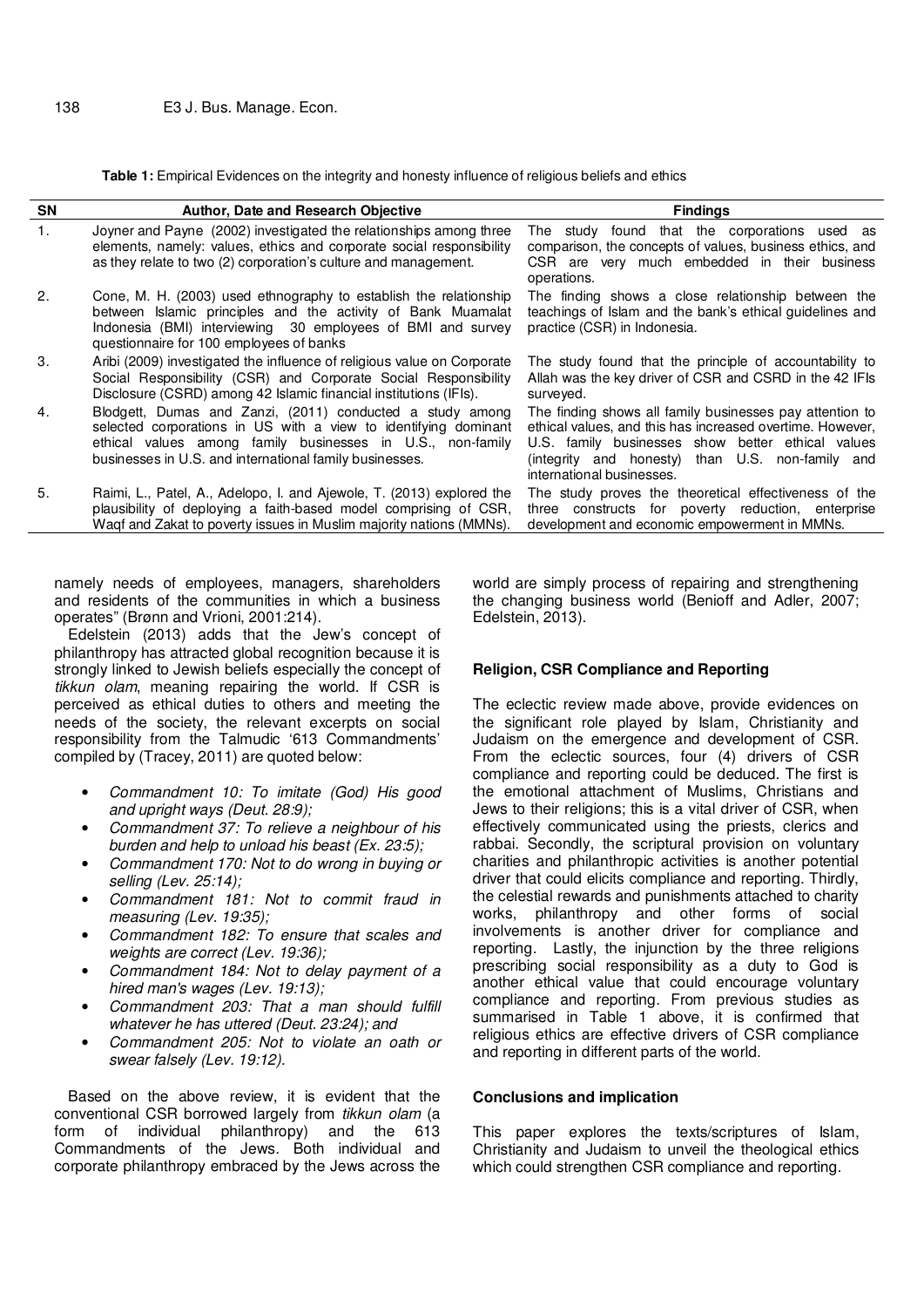The review of the eclectic scriptures and texts confirmed that conventional CSR evolved from the three religions. In other words, the theological foundation of CSR within Islam, Christianity and Judaism was clearly established. The first implication of the paper is that the doctrines of these religions on philanthropy/charities are strengths for CSR compliance as well as enhancing social, accounting and environmental disclosures and reporting. This assertion was supported by empirical studies from different parts of the globe (Table 1). The second implication from the paper is that laws and legal sanction are not effective means for eliciting CSR compliance and reporting; they cannot elicit voluntary compliance and reporting like religious ethics and values which are driven by doctrines, sentiments, emotions and fear of retributions from God for apathy towards social involvements. Parker (2007) alludes to this fact stating that the thinking that laws "might make business responsible for corporate social responsibility is paradoxical" and elusive (p.207). Similarly, Osuji (2011) notes strongly that the weakness of legislation in eliciting compliance despite the gross misconducts and corruption of multinational corporations confirms the fluidity of the regulation–CSR relationship. An ethical dimension to compliance could be a better option.

#### **Further research**

The next stage of this research is to subject the exploratory findings to empirical testing. This would involve conducting a survey to elicit the opinions of faithbased individuals. The present exploratory findings and the outcomes of the proposed empirical study shall be compared on the basis of which new conclusions on potency of religious belief strengthening CSR compliance and reporting shall be made.

#### **Reference**

- Ahmed H (2007). Waqf-Based Microfinance: Realizing the Social Role of Islamic Finance. Presentation at International Seminar on Integrating Awqaf in the Islamic Financial Sector, Singapore, March 6-7.
- Al-Qardawi Y (1968). Fiqh al Zakah Comparative Study of Zakah, Regulations and Philosophy In The Light Of Qur'an and Sunnah Volume II (Translated). Scientific Publishing Centre King Abdul-Aziz University: Jeddah, Saudi Arabia, pp. 351.
- Angelidis J, Ibrahim N (2004). An Exploratory Study of the Impact of Degree of Religiousness upon an Individual's Corporate Social Responsiveness Orientation. J. Bus. Ethics 51(2): 119–128.
- Aribi ZA (2009). An Empirical study of corporate social responsibility and its disclosure in Islamic financial institutions*.* PhD thesis, Edinburgh Napier University.
- Becker SO, Ludger W (2007). Was Weber Wrong? A Human Capital Theory of Protestant Economic History. Discussion Papers in Economics 1366, University of Munich, Department of Economics.
- Benioff M, Adler C (2007). The Business of Changing the World: Twenty Great Leaders on Strategic Corporate Philanthropy. New York: McGraw-Hill.
- Blowfield M, Frynas JG (2005). Setting new agendas: critical perspectives on Corporate Social Responsibility in the developing world. Intl. Affairs. 81: 499-503.
- Bowen HR (1953). Social responsibilities of the businessman. New York: Harper and Row.
- Brammer S, Williams G, Zinkin J (2007). Religion and Attitudes to Corporate Social Responsibility in a Large Cross-Country Sample. J. Bus. Ethics. 71(3): 229-243.
- Brønn PS, Vrioni AB (2001). Corporate social responsibility and causerelated marketing: an overview. Intl. J. Advert. 20(2): 207–222.
- Brown P (2000) Buddhism and the Ecocrisis: the Role of Buddhism in Enhancing Environmental Philosophy and Psychology in the West Today', BuddhaZine, available at: BuddhaZine, available at: http://www.buddhanet.net/mag\_eco. htm (Accessed: 23 February, 2014).
- Campbell JL (2007). Why would corporations behave in socially responsible ways? An institutional theory of corporate social responsibility. Acad. Manage. Rev. 32: 946–967.
- Carroll AB (1999). Corporate social responsibility: Evolution of a definitional construct. Busi. Society. 38(3): 268-95.
- Cizakca M (2004). Cash Waqf as Alternative to NBFIs Bank. Presentation at the International Seminar on Nonbank Financial Institutions: Islamic Alternatives, March 1-3, 2004, Kuala Lumpur, jointly organized by Islamic Research and Training Institute, Islamic Development Bank and Islamic Banking and Finance Institute Malaysia.
- Cone MH (2003). Corporate citizenship: the role of commercial organisations in an Islamic society. The J. Corporate Citizenship, 9: 49-66.
- Dusuki AW (2008). What Does Islam Say about Corporate Social Responsibility? International Association For Islamic Economics, Rev. Islamic Econ. 12(1): 5-28.
- Delchet-Cochet K, Vo L-C (2013). Classification of CSR standards in the light of ISO 26000", Society and Bus. Rev. 8(2): 134-144.
- Duvall JS, Hays JD (2001). Grasping God's Word: A Hands on Approach to Reading, Interpreting, and Applying the Bible. Grand Rapids, Mich.: Zondervan.
- Edelstein SL (2013). Jewish Philanthropy and Corporate Social<br>Responsibility: A Missing Link? Available: Responsibility: A Missing Link? Available: http://ejewishphilanthropy.com/jewish-philanthropy-and-corporatesocial-responsibility-a-missing-link/(Acceesed: 22 February, 2014).
- Epstein EM (1998). Catholic Social Teaching and Education in Business and Economics: A Non-Catholic's Perspective. Rev. Bus. 19: 23–27.
- Epstein EM (2000). Contemporary Jewish perspectives on Business Ethics: The Contributions of Meir Tamari and Moses. L. Pava - A Review Essay. Bus. Ethics Quarterly 10(2): 523–542
- Epstein EM (2002). Religion and Business The Critical Role of Religious Traditions in Management Education. J. Bus. Ethics 38: 91–96.
- Ferraris M (1996). History of hermeneutics (Luca Somigli, Trans*.).* Atlantic Highlands, NY: Humanities Press*.*
- Finn SP (2011). The Power of Religion To Influence Corporate Responsibility. The Huffington Post. Available: http://www.huffingtonpost.com/rev-seamus-p-finn-omi/religioncorporate-responsibility b 897715.html (Accessed: 20 February, 2014).
- Gambling T, Karim R (1991). Business and Accounting Ethics in Islam. Mansell, London
- George OJ, Kuye O, Onokala U (2012). Corporate Social Irresponsibility (CSI) a Catalyst to the Niger Delta Crisis: The Case of Nigerian Oil Multinational Companies Versus the Militants of Niger Delta Region of Nigeria'. J. Manage. Res. 4(2): 1-11.
- Givule FM (2008). Mission Paternalism Factor in Self Reliance of Congo Mennonite Brethren Church. Mission Focus: Annual Review 16, pp. 11-28.
- Gordon B (1994). Theological Positions and Economic Perspectives in Ancient Literature. In: Geoffrey Brennan H., Waterman A. M. C. (eds) Economics and Religion: Are They Distinct? Kluwer Academic Publishers, Boston, pp. 19–40.
- Gravem M (2010). CSR in Saudi Arabia. Master Dissertation, the<br>University of Oslo Faculty of Theology. Available: University of Oslo Faculty of Theology. Available: https://www.duo.uio.no/bitstream/handle/10852/32802/Fullxoppgavex 1x29xaprilxaltxklartxNY.pdf?sequence=2 (Accessed: 22 February, 2014).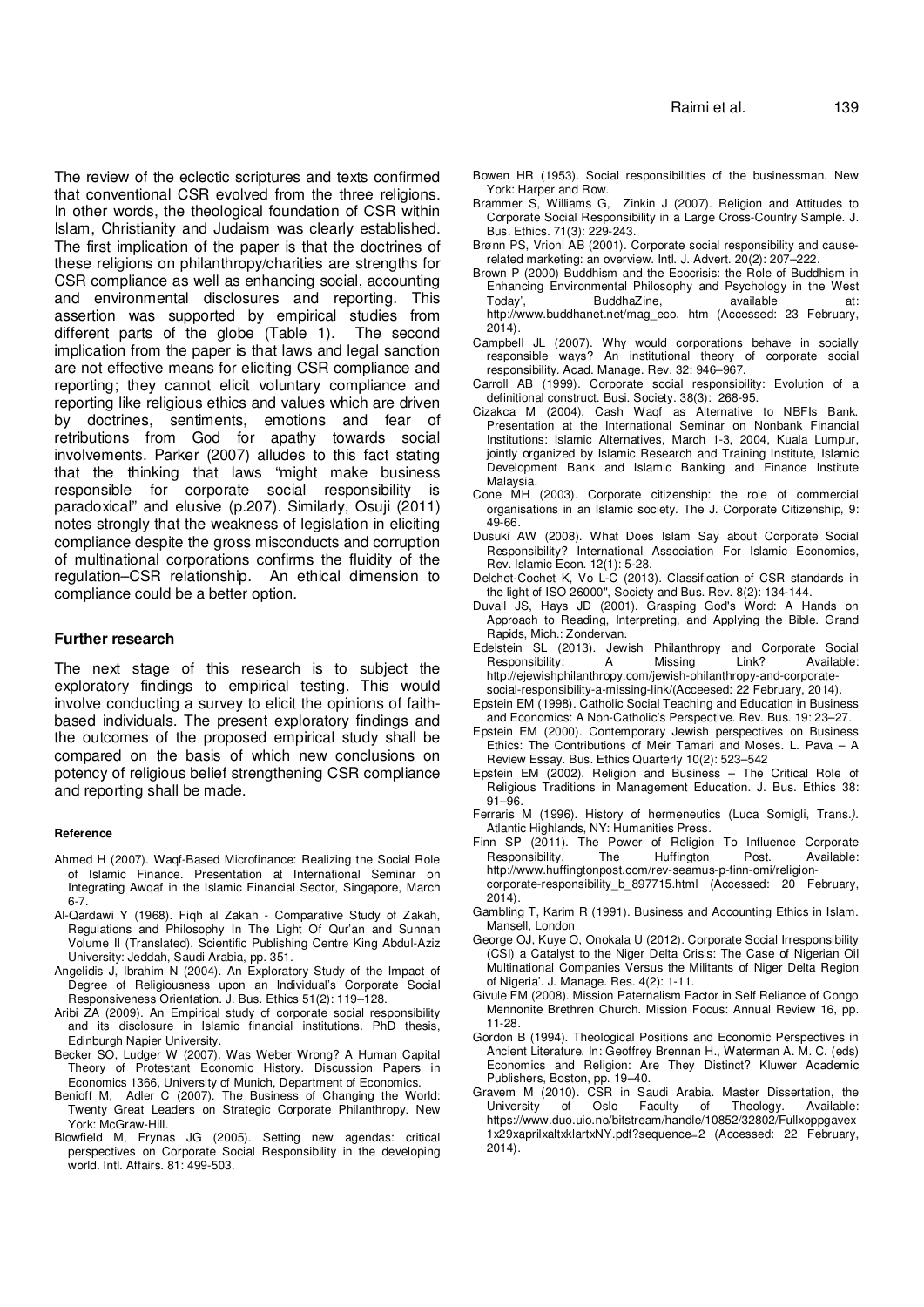- Guiso L, Sapienza P, Zingales L (2003). People's Opium? Religion and Economic Attitudes. J. Monet. Econ. 50: 225–282
- Hart SM (2010). Self-regulation, Corporate Social Responsibility, and the Business Case: Do they Work in Achieving Workplace Equality and Safety? J. Bus. Ethics. 92(4): 585-600.
- Hart R (2012). Green Mining or Green Washing? Corporate Social Responsibility and the Mining Sector in Canada. Mining Watch Canada, Mine Alerte, September. Available: http://www.miningwatch.ca/sites/www.miningwatch.ca/files/Green%2 0Mining%20or%20Green%20Washing.pdf (Accessed: 24 February, 2014).
- Haskins C (2009). Using the concept of sustainable development to encourage corporate responsibility in small enterprises. Working paper of Norwegian University of Science and Technology, Department of Industrial Economics and Technology Management Trondheim, Norway, pp. 1-13.
- Helg A (2007). Corporate social responsibility from a Nigerian perspective. Master Thesis, Handelshogskolon VID Goteborgs Universiteit.
- Hershenson R (1999). Commandment 613: Writing a New Torah. New York Times, North Available: http://www.nytimes.com/1999/06/20/nyregion/commandment-613 writing-a-new-torah.html
- International Atomic Energy Agency (2012). Regulatory Control of Nuclear Power Plants, Section 2.2.
- Interfaith Declaration (1993). An Interfaith Declaration: A Code of Ethics On International Business For Christians, Muslims And Jews. Available:
- http://timelessfaith.org/commonalty/interfaith\_business\_code1.htm (Accessed: 23 February, 2013).
- International Civil Aviation Organization (ICAO). "Safety Management Manual," ICAO Doc 9859, 2nd edition, 2009, Chapter 11.
- Ismail M (2009). Corporate Social Responsibility and Its Role in Community Development: An International Perspective. The J. Intl. Social Res. 2(9): 199-209.
- Jamali D, Sidani Y (2012). CSR in the Middle-East: Fresh Perspectives. United Kingdom: Palgrave Macmillan.
- Jawad R (2009). Social welfare and religion in the Middle East: A Lebanese perspective. The Policy Press.
- Joyner BE, Payne D (2002). Evolution and implementation: A study of values, business ethics and corporate social responsibility. J. Bus. Ethics 41(4): 297 – 311.
- Kamali MH (1989). Sources, Nature and Objectives of Shari'ah. The Islamic Quarterly, 33(4), pp. 215-235.
- Katz H, Levinson E, Gidron B (2007). Philanthropy in Israel 2006: Patterns of Giving and Volunteering of the Israeli Public (Beersheva: Israeli Center for Third Sector Research, Ben Gurion University of the Negev)
- Kinsella EA (2006). Hermeneutics and Critical Hermeneutics: Exploring Possibilities within the Art of Interpretation [47 paragraphs]. Forum Qualitative Sozialforschung/ Forum: Qualitative Social Res. 7(3): **47** Art. 19 May. Available: http://www.qualitativeresearch.net/index.php/fqs/article/view/145/319 (Accessed: 21 February, 2014).
- Leisinger KM (2006). On Corporate Responsibility for Human Rights Presentation of Special Advisor to the Secretary General on the Global Compact in Basel, April. Online Resources. Available on http://www.unglobalcompact.org/docs/news\_events/9.6/corpresforhr\_ kl.pdf (Accessed: 12 March, 2014).
- Lin CKF (2014). Religion and Corporate Social Responsibility. Online Article. Available: http://www.cliffordlin.com/religion-and-corporatesocial-responsibility (Accessed: 22 February, 2014).
- Mohammed JA (2007). Corporate Social Responsibility in Islam, Doctoral Thesis, Auckland University of Technology, New Zealand.
- Mordi C, Opeyemi IS, Tonbara M, Ojo S (2012). Corporate Social Responsibility and the Legal Regulation in Nigeria. Economic Insights – Trends and Challenges, Vol. LXIV (1), pp. 1-8.
- Mossley D, Smith S (2010). Faith Guides for Higher Education: A Guide to Buddhism, Leeds: Subject Centre for Philosophical and Religious Studies.
- Muniapan B (2013). The roots of Indian Corporate Social Responsibility (CSR) Practice. In: Kim et al., (eds.), Corporate Social Responsibility in Asia: Practice and Experience, Switzerland: Springer, pp. 19-34.
- Naqvi SNH (1997). The Dimensions of an Islamic Economic Model. Islamic Economic Studies, 4(2): 1-27.
- Natufe OI (2011). Corporate Social Responsibility: Value and Strategic Intent. Social Responsibility Rev. 2: 14-25.
- Nayab N (2011). What is Entrepreneurship? A Look at Theory. Available:

http://www.brighthub.com/office/entrepreneurs/articles/78364.aspx (Accessed: 24 February, 2014).

- Niebuhr R (1941). The Nature and Destiny of Man Vol 1, Human Nature. Louisville, Westminster John Knox Press.
- Nkurunziza E (2007). An Overview of Development Studies: Background Papers. Working Paper No.2, Birmingham: University of Birmingham.
- Omoluwabi Social Cultural Group (2010). Omoluwabi. Online Resources. Available: http://omoluwabi.org/under.php (Accessed: 23 February, 2014).
- Osuji O (2011). Fluidity of regulation-CSR nexus: the multinational corporate corruption example. J. Bus. Ethics, 103: 31-57.
- Parker C (2007). Meta-Regulation: Legal Accountability for Corporate Social Responsibility? In Doreen McBarnet, Aurora Voiculescu and Tom Campbell (eds), The New Corporate Accountability: Corporate Social Responsibility and the Law, Cambridge: University Press.
- Porter M (2003). CSR a religion with too many priests? European Business Forum, EBF issue 15, autumn. Available: http://www.fsg.org/Portals/0/Uploads/Documents/PDF/CSR\_Religion \_with\_Too\_Many\_Priests.pdf?cpgn=WP+DL+-+CSR+-
- +A+Religion+With+too+Many+Priests (Accessed: 20 February, 2014).
- Porter ME, Kramer MR (2011). Creating Shared Value: How to reinvent capitalism—and unleash a wave of innovation and growth. Harvard Bus. Rev. (HBR), January/February, HBR: 1-17.
- Raimi L, Mobolaji HI (2008). Imperative of economic integration among Muslim countries: Lessons from European globalisation. Humanomics, 24(2): 130 – 144.
- Raimi L, Bello MA, Mobolaji H (2010). Faith-based model as a policy response to the actualisation of the millennium development goals in Nigeria, Humanomics. 26(2): 124 – 138.
- Raimi L (2012). Faith-based advocacy as a tool for mitigating human trafficking in Nigeria. Humanomics, 28(4): 297 – 310.
- Raimi L, Adebakin MA, Gabadeen WO (2013). Environmental Factors and Survey Research In Developing Countries: Evidence From Nigeria. Asian J. Empirical Res. 3(10): 1362-1381.
- Raimi L, Patel A, Adelopo I, Ajewole T (2013). Tackling Poverty Crisis in the Muslim Majority Nations (MMNs): The Faith-Based Model (FBM) as an Alternative Policy Option. Advanced J. Bus. Manag. Entrep.  $1(1): 1-12.$
- Reed D (1999). Stakeholder management theory: a critical theory perspective. Bus. Ethics Quart. 9(3): 453-483.
- Roy DA (2010). Trends in Global Corporate Social Responsibility Practices The Case of Sub-Saharan Africa. International Journal of Civil Society Law, Washington and Lee School, 8(3) July: 48-64.
- Sardar Z (2003). Islam*,* Postmodernism and Other Futures*:* AZiauddin Sardar Reader*.* Edited by Gail Boxwell. London: Pluto Press.
- Schwandt T (2001). Hermeneutic circle. In *Dictionary of qualitative inquiry* (pp.112-118). Thousand Oaks, CA: Sage Publication.
- Sherratt Y (2005). Continental Philosophy of Social Science: Hermeneutics, Genealogy, Critical Theory, New York: Cambridge University Press.
- Sweeney L (2009). A Study of Current Practice of Corporate Social Responsibility (CSR) and an Examination of the Relationship between CSR and Financial Performance Using Structural Equation Modelling (SEM).Doctoral Thesis (Unpublished) Dublin Institute of Technology, Dublin.
- Taman S (2011). The Concept Of Corporate Social Responsibility In Islamic Law. Indiana International and Comparat. Law Rev. 21(3): 481-508.